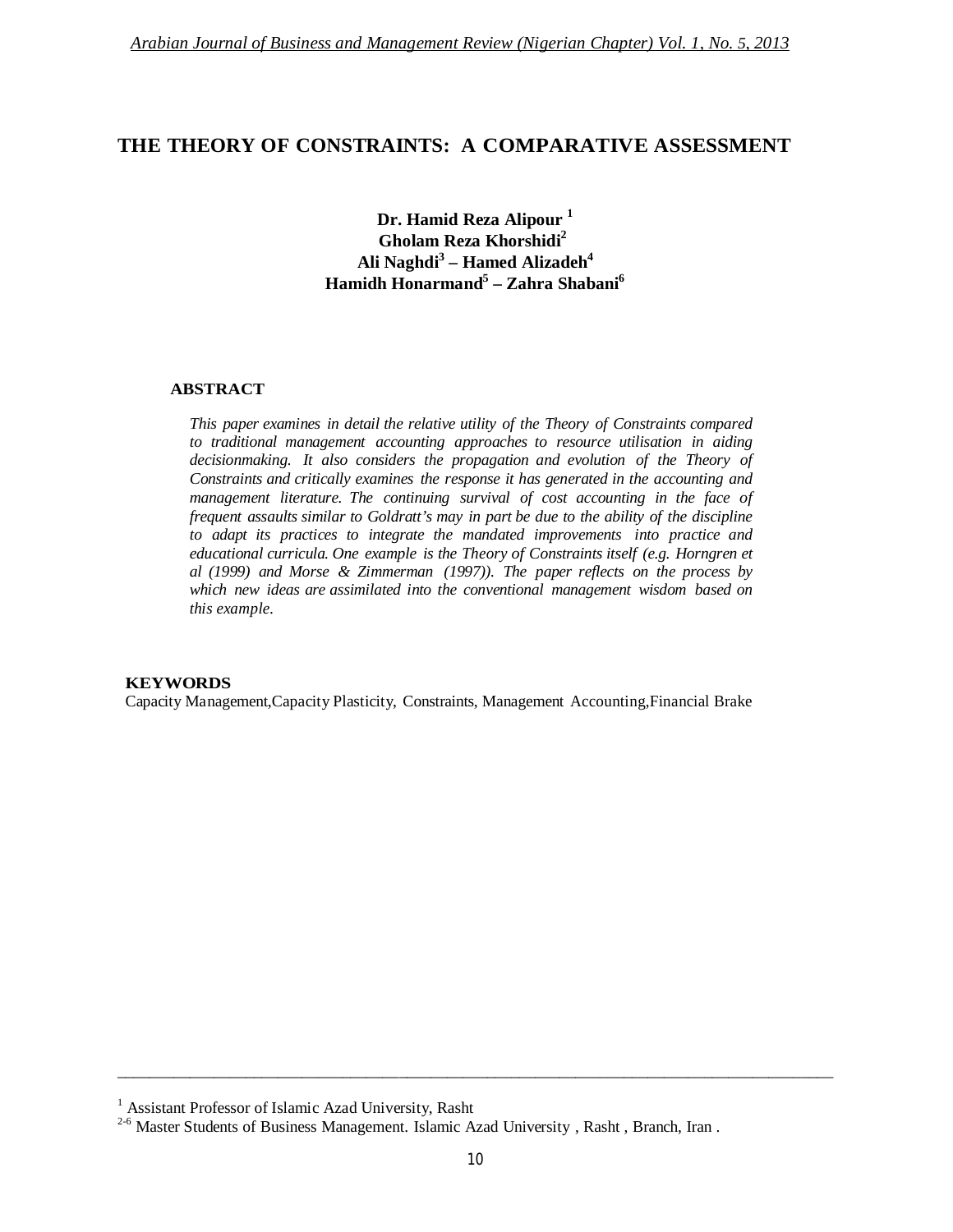## **INTRODUCTION**

The worldwide economic reorganisation of the last decade has regularly been accompanied by appealsto concepts of lean manufacturing and flexible systems. These generally imply a scaling of productive and operating capacity to match demand and current throughput levels. The recent Irish economic boom also highlighted the importance of consideration of capacity management issues. These have arisen both because of constant appealsto greater efficiency, and because of

imbalances between the supply and demand of many input resources. The problem of capacity management arises both in a macroeconomic and local, or firm level context. A question arises as to contribution of management accounting in managing such problems. Although issues related to capacity have long been considered in accounting there is a relative lack of advanced quantitative techniques in daily use as recommended in the literature.

# **THE THEORY OF CONSTRAINTS**

In "The Goal" Eli Goldratt reinvigorated traditional optimisation insights by presenting them in a repackaged form (Goldratt and Cox (1993)). This management best seller took the form of a thriller following the struggle of plant manager with 90 days to save his loss making operation from shutdown. In it Goldratt and Cox attack cost accounting as the "enemy number one of productivity" and instead called for a holistic process of ongoing improvement integrating techniques such as MRP, Just in Time and Statistical Process Control. The continuing survival of cost accounting in the face of frequent assaults of this type may in part be due to the ability of the discipline to adapt its practices to integrate the mandated improvements into practice and educational curricula. One example is the Theory of Constraints itself (e.g. Horngren, Bhimani et al (1999) and Morse & Zimmerman (1997)).

The theory of constraints (TOC) describes methods to maximise operating profit by identifying bottleneck operations, recognising that the bottleneck resource determines the throughput contribution of the plant as a whole. The bottleneck may be found by identifying operations with large backlogs of stock waiting to be worked on. A summary of the development of the theory is included in Jones & Dugdale (1998).

The manager must then ensure the bottleneck resource is always kept busy and other resources are subordinated to the bottleneck in scheduling, and in prioritising investment.

The Theory of Constraints is built on three central measurements:

1. Throughput contribution = sales revenue - direct materials cost.

2. Investments (stock) = Inventory (i.e. Raw materials, WiP, Finished Goods (materials content only)) + R & D costs + Buildings and Equipment.

3. Operating costs = includes operating costs other than direct materials, includes labour costs and overheadsincluding depreciation. These are all implicitly assumed to be fixed. This assumption leads many commentators to the conclusion that TOC measures have a short run time

horizon.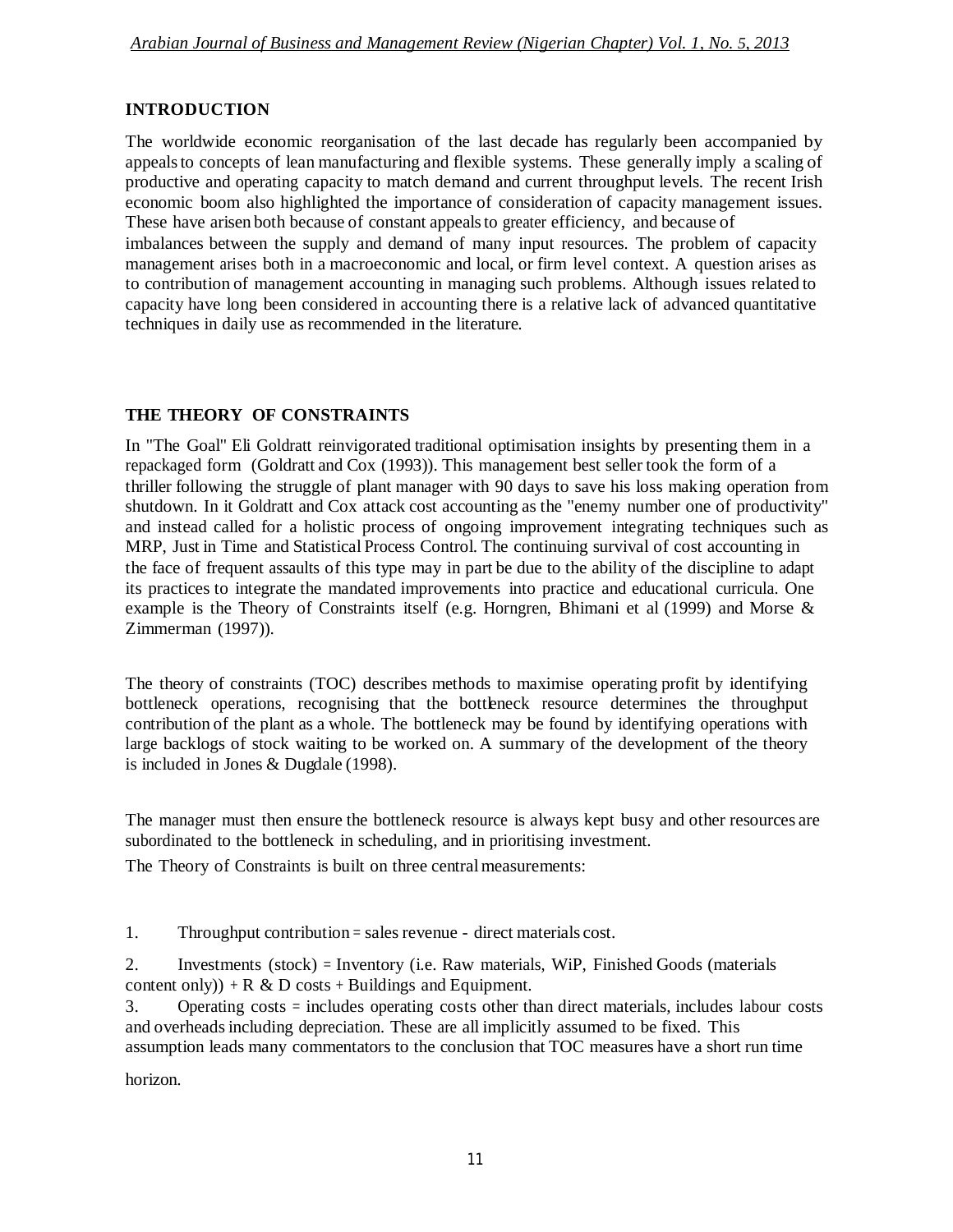TOC aims to maximise throughput contribution while decreasing investments and operating costs. This is done by following a series of focusing steps to manage bottleneck resources.

### **Five Focusing Steps**

STEP 1: Recognise that the throughput contribution of the entire plant is limited by the bottleneck resource.

STEP 2: Identify the bottleneck resource, generally by seeing where there is a build-up of stock

waiting to be worked on.

STEP 3: Keep the bottleneck operation busy all the time, and subordinate all other operations to it. The needs of the bottleneck resource drive the production schedule of other resources. It sets the pace for other machines or operations. Producing more elsewhere only leads to excess stock without increasing throughput contribution. TOC demands the elimination of most Work in Process

inventory. TOC does however advocate the maintenance of a buffer stock before the bottleneck machine to ensure that it is never unnecessarily idle.

STEP 4: Elevate the systems bottlenecks by increasing system capacity. This is done if the increase in throughput contribution exceeds the incremental cost of improvement.

STEP 5: If in the previous steps a constraint has been broken, return to step 1.

#### **DRUM, BUFFER, ROPE**

Goldratt distills the lesson of TOC into the triad of Drum, Buffer and Rope. The resulting production systems allow the rhythm of production to follow the beat of the bottleneck machines

(Drum), which have a cushion of safety stock before them (Buffer) as they alternately pull or choke the release of materials to follow customer orders (Rope).

## **THE THEORY OF CONSTRAINTS AND ACCOUNTING**

Goldratt & Cox's (1993) reasons for identifying cost accounting as the "enemy number one of productivity" are illustrated in the story of "The Goal". The hero, Alex, finds that as production was cut on non bottleneck machines, to follow the beat of the "Drum", this was reported as falling capacity utilisation ratesto his Divisional head office. Newer accounting measures such as Activity Based Costing (ABC) may reinforce the weaknesses of traditional accounting practices based on absorption costing, by providing an incentive for higher output at each activity and fewer setups (and hence longer production runs), leading to excessive output at non-bottleneck resources. In general the TOC emphasises the provision of information for decisionmaking, rather than for management control or product costing.

Proponents of TOC also point out that traditional accounting measures penalise the improved plant efficiency from TOC resulting from the release to the Profit and Loss account of the previous surplus Work in Process output from non-bottleneck machines (previously carried forward as an asset on the Balance Sheet).

It should be noted however that this effect is confined to the amount of allocated overhead inventorised in WiP, and furthermore it is a "one off" transitory effect on the first implementation of TOC, which only occurs while the quantity of WiP is falling.

What is interesting is the extent to which the criticisms of accounting voiced in the Theory of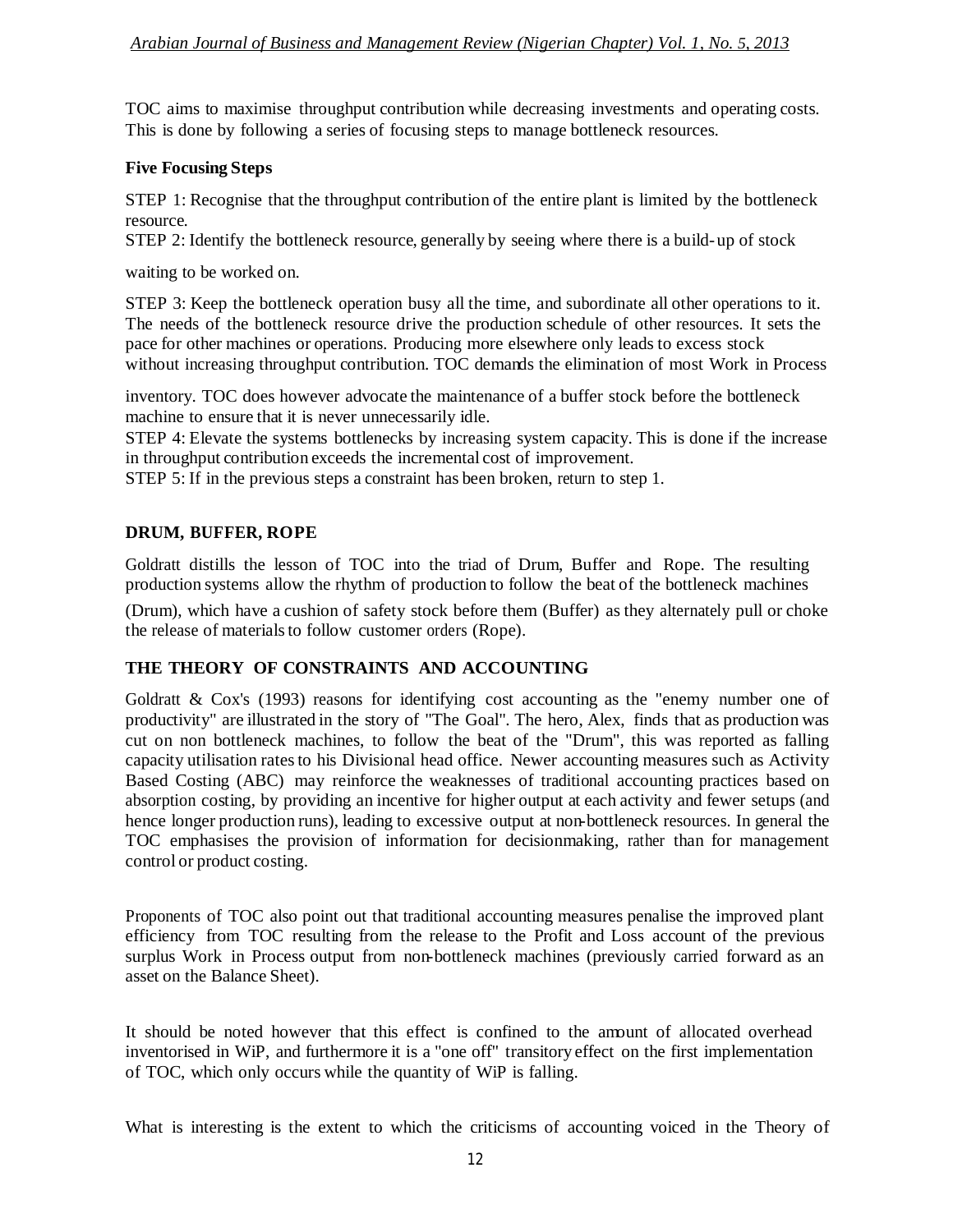Constraints are accepted, at least in part in accounting commentaries or analyses of the TOC. For example Jones & Dugdale (1998) concentrate on the influence of TOC and the question of whether it represents a paradigm shift. They therefore do not analyse critically the criticisms of management accounting made by Goldratt, or examine the TOC model itself for potential flaws. However such flaws appear to be implicitly accepted by Jones and Dugdale (and indeed by Goldratt) in the narrative of how the TOC has evolved into a new managerial "philosophy" in later publications after "The Goal" such as "The Haystack Syndrome" (Goldratt 1990).

This later evolution redefined the objective of the firm from the maximisation of throughput contribution to a trio of much broader goals i.e. satisfying the needs of (1) the owners, (2) employees or (3) the marketplace. One of these three would be defined as the firm's objective subject to the other two acting as constraints. Significantly this shift to less specifically quantified objectives de-emphasises the allegedly revolutionary calculative components of the TOC. The rationale was to allow the TOC to evolve into a new "technology of thinking" or "Thinking Process", but which is less amenable to precise critical analysis. Significantly Noreen, Smith & Mackey (1995) reported that for most firms which claim to have adopted the TOC, or be influenced by it, it is the earlier and more quantifiable version of the theory which they follow and so it is still relevant to consider the metrics from an accounting viewpoint. In fact Noreen et al report "we were disappointed to see that it [the application of the Thinking Process] was used infrequently....at most sites it got almost no use" (p.138). It is also the "Throughput" formulation of TOC which has migrated into management accounting textbooks.

Jones and Dugdale accept the evolution of the TOC as congruent with the earlier model e.g. the hero of The Goal wanted to improve plant profitability in order to save jobs there are inconsistencies. However worker layoffs are implied in the original model where output must be restricted at non-bottleneck points in the production process in order to cut costs. In the later model such contradictions are reconciled by working to remove the constraint of limited demand by finding new customers or selling more to existing customers. This however "deals inadequately with conflicts of interest and marginalises the issue of management control" (p.88).

### **MANAGEMENT ACCOUNTING AND THROUGHPUT ACCOUNTING**

Despite the rhetoric the ideas of TOC are congruent with the theory and practice of management accounting prior to the publication of The Goal. The goal of maximising Throughput Contribution while decreasing investment and operating costs can be seen as an approximation of the long standing accounting rule in short run decision-making of maximising contribution per unit of the limited resource which has featured in textbooks well before the Publication of The Goal. The Goldratt approach is often referred to as Throughput Accounting.

(However there is some ambiguity of language in that the term Throughput Accounting. In the US and continental Europe "Throughput Accounting" is the term used to refer to Goldratt's recommendations for accounting techniques. In the UK members of the Goldratt Institute avoid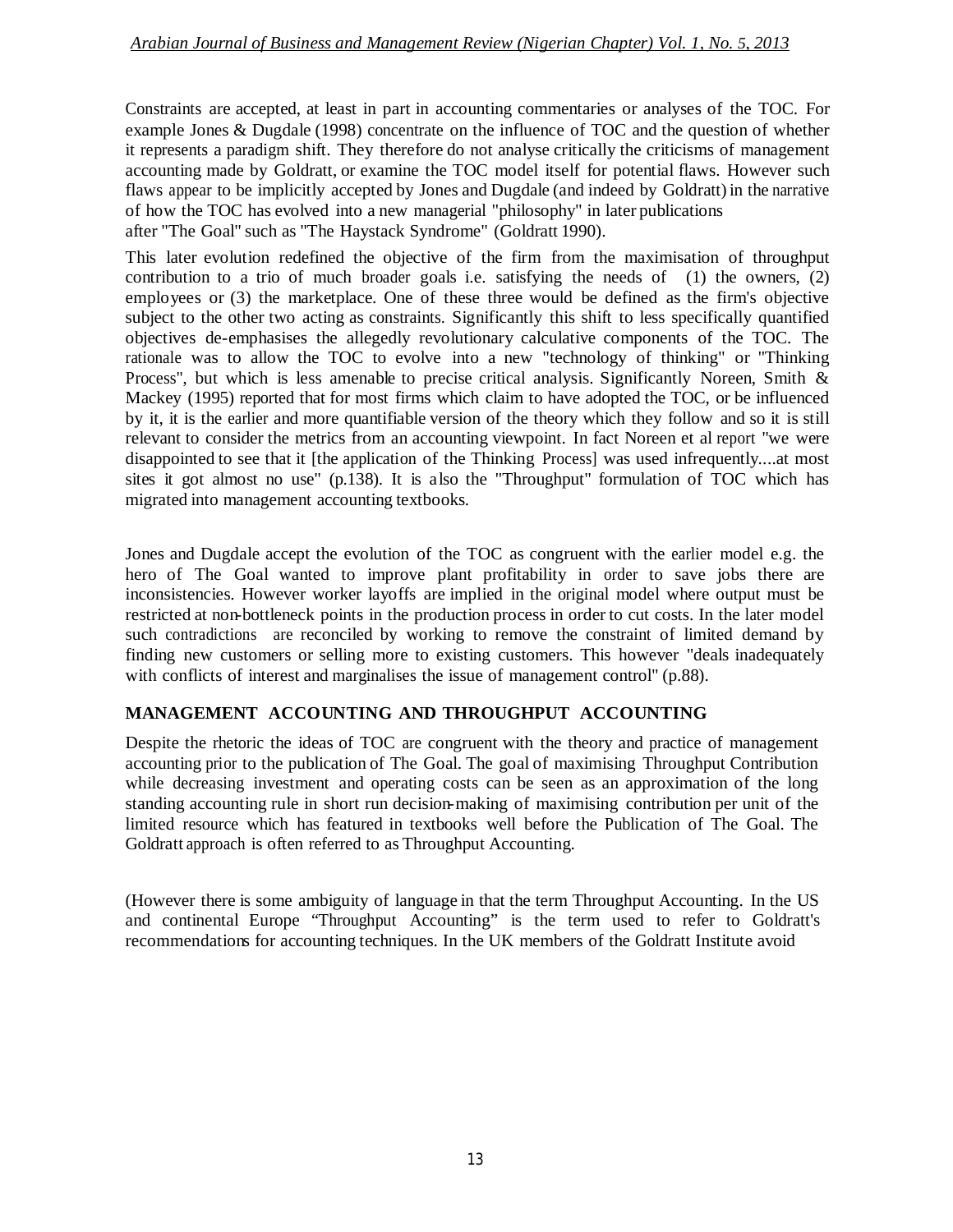using the term "Throughput Accounting" and uses the term "TOC in Accounting" instead. The reason is a dispute with Waldron and Galloway over the origin of the term.)

Goldratt's advocacy of marginal costing systems reflects the long standing criticism of absorption costing's weaknesses already prevalent in the accounting literature. The criticisms are therefore correct but unoriginal. They also fail adequately to recognise that accounting may use different costs for different purposes. The fact that organisations have complex absorption costing systems for financial reporting and inventory reporting systems does not preclude them from using marginal

cost or variable costing information in at least some decisionmaking.

Clarke (1992) and Pierce & O'Dea (1998) both found almost identical usage rates for Cost-Volume-Profit (CVP) analysis of 85% or 82%. Although the Pierce and O'Dea study did find that the frequency of usage was low in many cases, the fact of any usage in a firm presupposed a split of costs into fixed and variable components being available.

The literature on TOC also goes beyond the accounting criticisms and attempts to demonstrate its superiority to the accounting model of marginal costing. In particular TOC recommends basing product mix decisions at the bottleneck resource on throughput contribution per unit of the limited resource, rather than accounting contribution margin per unit of the limited resource. For instance Atwater & Gagne (1997) purport to show how profit can be increased using the TOC approach by using the data in Appendix A, Exhibit 6. Their analysis appears that scarce machine time on machine 2 (the bottleneck resource) is best utilised when product P is prioritised using the TOC rule (Exhibits 4 and 5). In contrast the accounting rule would prioritise product Q (Exhibits 7 and 8). In Exhibit 9 the weekly profits of each are compared with TOC showing an apparently superior profit of \$1,692 against only \$1,630 for the product mix suggested by the accounting method.

What is key to understanding the difference is the final deduction of \$3,000 for operating expenses in each case. The analysis is based on the assumption that no other variable costs except direct materials exist (despite the column 3 heading in exhibit 7). While this may be true in some cases TOC assumes that variable costs will never include any element of direct labour or variable overhead. Further the narrative of the article mainly argues reasons why this *should be so*, rather than that it is so. The arguments used include indivisibility of the standard work-week, employee morale support from avoiding lay-offs and the value of retaining workers even when not productive through training etc. This analysis ignores realworld phenomena such as part-time working,

contract working, overtime working and redeployment of idle staff from quiet to busy areas, all of which can be used to make labour costs variable at least at the margin, even without layoffs.

In fact if the Atwater & Gagne example were recast with direct labour also seen as truly variable then the results would be as follows:

| <b>Total</b> |      |       | <b>Product</b>                |
|--------------|------|-------|-------------------------------|
|              |      |       | <b>TOC METHOD -Production</b> |
|              |      |       | Plan                          |
|              | 3.50 | 5.50  | Dir. Labour cost (per unit)   |
|              | 36   | 100   | Units produced                |
|              |      | \$550 | Total direct labour cost      |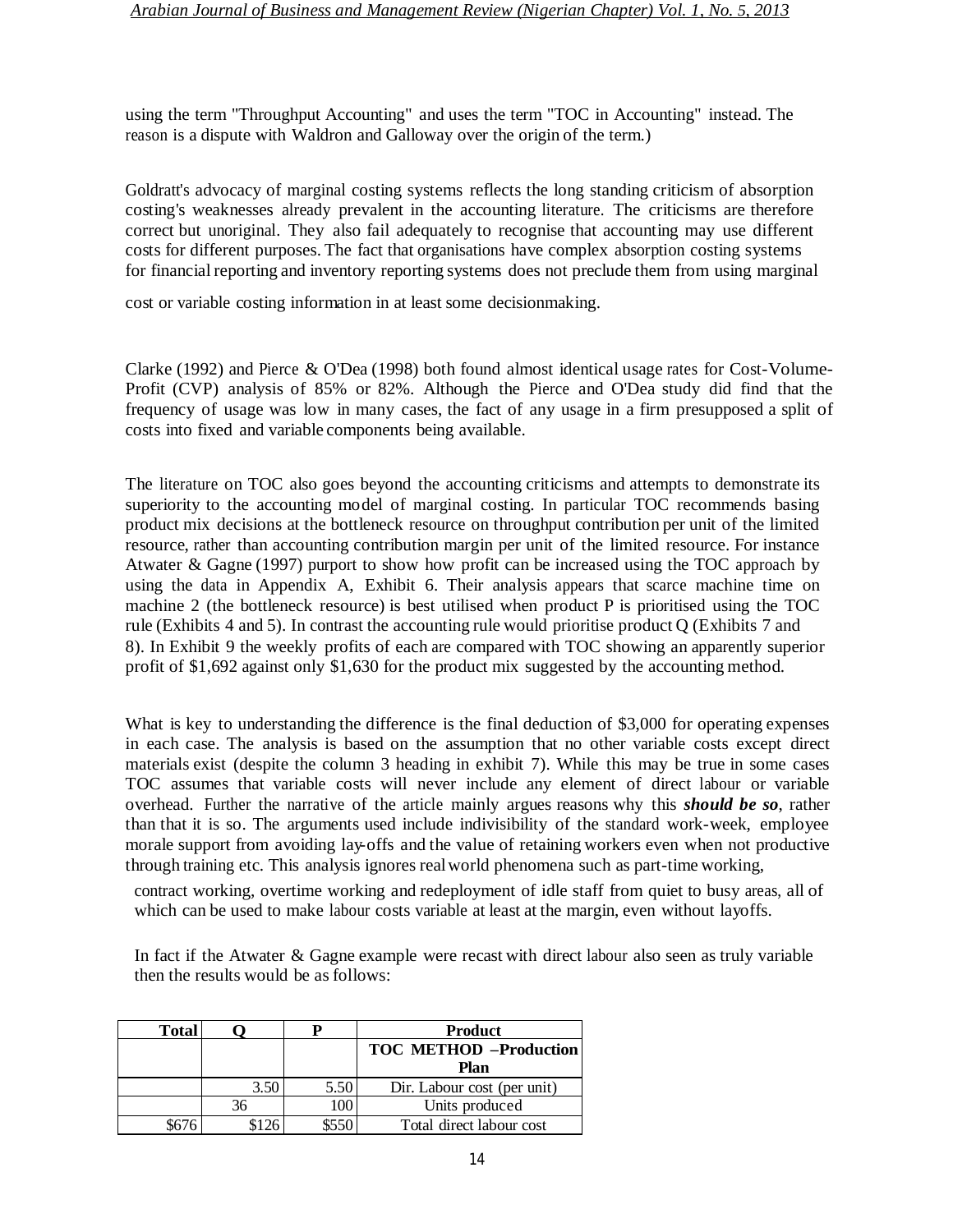|       |       |       | <b>ACCOUNTING METHOD</b><br><b>Production Plan</b>         |
|-------|-------|-------|------------------------------------------------------------|
|       | 3.50  | 5.50  | Dir. Labour cost (per unit)                                |
|       | 50    | 76    | Units produced                                             |
| \$593 | \$175 | \$418 | Total direct labour cost                                   |
|       |       |       |                                                            |
| C Q 2 |       |       | Incremental direct labour cost<br>from TOC production plan |

In the Atwater and Gagne paper (see Appendix A, Exhibit 9) TOC offers an increased weekly profit of \$62 (\$1,692 - \$1,630). This is however based on the assumption that direct labour costs are unaffected by the production plan chosen and the advantage is reversed by the \$83 extra in direct labour cost if labour is truly variable. The gap will grow wider if any of the overheads are truly variable and Appendix B shows how the difference in weekly profit could be as high as \$120.

Balderstone & Keef (1999) suggest that the definition of throughput as sales minus only material costs is a result of a misreading of Goldratt's work, but even if this is so it has become the standard formulation of throughput contribution in both journals and textbooks as Balderstone & Keef themselves detail. In almost all cases direct materials costs are explicitly deducted while direct labour is not, while direct labour is usually explicitly or implicitly included in operating costs. In fact as they point out the error even extends to the Noreen et al (1995) independent report on TOC and its implications for management accounting (sponsored by The Institute of Management Accountants -USA), containing a foreword by Eli Goldratt and published by his publisher.

It is important to note that the mistaken belief that TOC provides a superior production planning tool to the marginal contribution rule in profit terms is not confined to the Atwater & Gagne paper. It appears repeatedly in other papers, particularly in the field of production management e.g. Blackstone (2001), Umble & Umble (1998). Furthermore where the issue has been discussed in the accounting literature the discussion has tended to centre on pointing out the lack of novelty in the TOC approach, and that fact that it is a mere variation on the marginal contribution based accounting approach,( e.g. Dugdale & Jones (1998, p210) ) rather than pointing out that it is actually inferior and potentially misleading.

### **THE ROLE OF OPTIMISATION**

Some reviews of TOC assert that it provides additional insights beyond those available from linear programming (LP) e.g. "However, the level of analysis provided by LP via the shadow prices is not as detailed and does not provide the same level of analysis as provided by TOC through the \$ return/constraint unit analysis" Luebbe & Finch (1992, p1477). This statement is misleading at best since in fact linear programming is based on the same principle of maximising contribution per unit of the limited resource. Each "pivoting" iteratio n of the simplex method which linear programming uses to solve optimisation problems is built on this principle. Unlike the TOC rule however linear programming runs through several iterations because it recognises the existence of several candidates for the role of binding constraint. TOC assumes that the choice of binding constraint

will be intuitively obvious though build-up of work in progress inventory at particular points.

This intuitive or visible choice of bottleneck being readily available is not supported by the empirical evidence. Brausch & Taylor (1997) conducted a field study of 12 firms widely spread in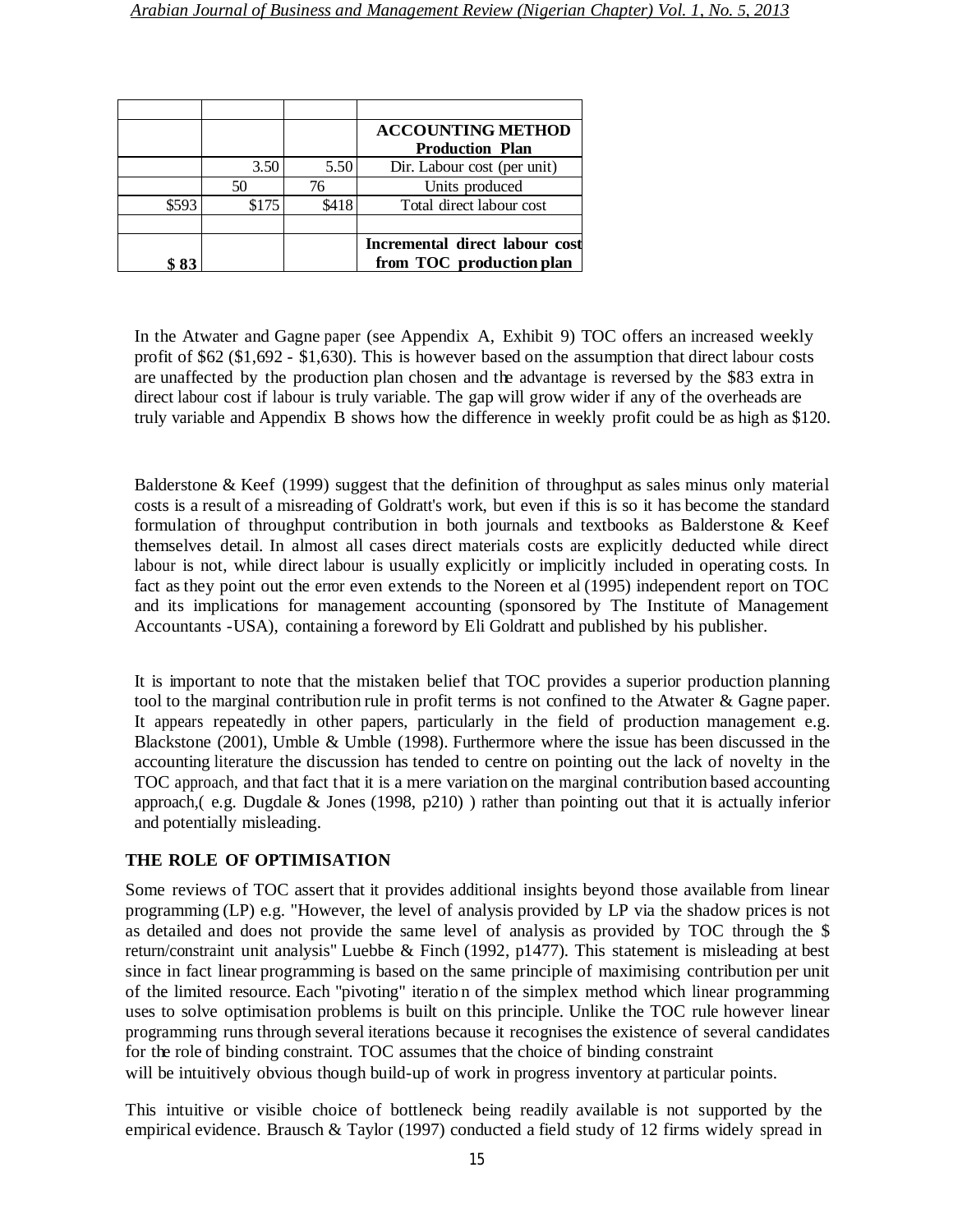size and industry sector to examine how firms managed, and accounted for scarce capacity. (The study in fact mentions neither TOC nor linear programming and so could be taken as 'value neutral'). It found that bottlenecks were more of a problem precisely in those nine firms of the twelve which made products with varying features using less continuous processes. While in some cases bottlenecks were entrenched at particular points, in other cases 'they are in flux due to changes in configuring the processes and in product mix, One obviously frustrated operations manager commented that in his company "bottlenecks are all over the place"'. Tollington (1998) also distinguishes between long term constraints and "wandering bottlenecks" arising from unforeseen events. The proper identification of bottlenecks is likely to be a complex problem in practice. Salafatinos (1995) demonstrates the potential advantages of using techniques such as Activity Mapping and Activity Dependency Grids to identify the true source of bottlenecks since,

contrary to much TOC literature, a buildup of WiP in front of one machine may have complex roots

elsewhere. He further shows how such mapping may double assupport for developing an Activity

Based Costing system.

In addition the shadow price is in a far more sophisticated measure than the TOC rule since it measures the marginal contribution from a scarce resource whereas the TOC measure only captures the average contribution (assuming that throughput contribution can be equated with classical contribution in line with the previous discussion above). For simple problems the marginal and average contribution will be the same, whereas for more complex problems they may well diverge.

Proponents of TOC claim that it does provide an extra insight in that built into the fifth step of TOC is the requirement to return to the start of the process once a constraint is broken e.g. as a result of making a process more efficient in its use of a scarce resource. As a result TOC ensures a cycle of continuous improvement where otherwise inertia would predominate. "We would continue to schedule production as if the system constraint had not changed and the improvement process would stop" Luebbe  $\&$  Finch (1992). While this is self evidently true it ignores the fact that all

linear programming models have a similar requirement to rerun the analysis once any value in a constraint changes.

### **THE CURRENT POSITION OF BOTTLENECK MANAGEMENT**

While linear programming has clear conceptual advantages over TOC it has clearly had limited success in the marketplace for ideas. Clarke (1992) reports a usage rate of only 5% among Irish companies. There is also no evidence of increase in usage despite the increasing access to computer hardware and software and the spread of cost databases which could presumably lower usage cost. In fact some leading management accounting textbooks have dropped linear programming

altoge ther from more recent editions while including TOC. Kaplan & Atkinson's second edition of "Advanced Management Accounting" (1989) devoted an entire chapter (cpt 3) to Linear Programming Models for Planning. The following edition (1998) contains no reference to linear programming, but does outline the TOC. "Cost Accounting: A Managerial Emphasis" by Horngren (1982, fifth ed. cpt. 23) and latterly by Horngren, Foster and Datar (2000 tenth ed.) follow a similar path.

It must be recognised that LP does itself have problems in implementation. These include its assumptions of: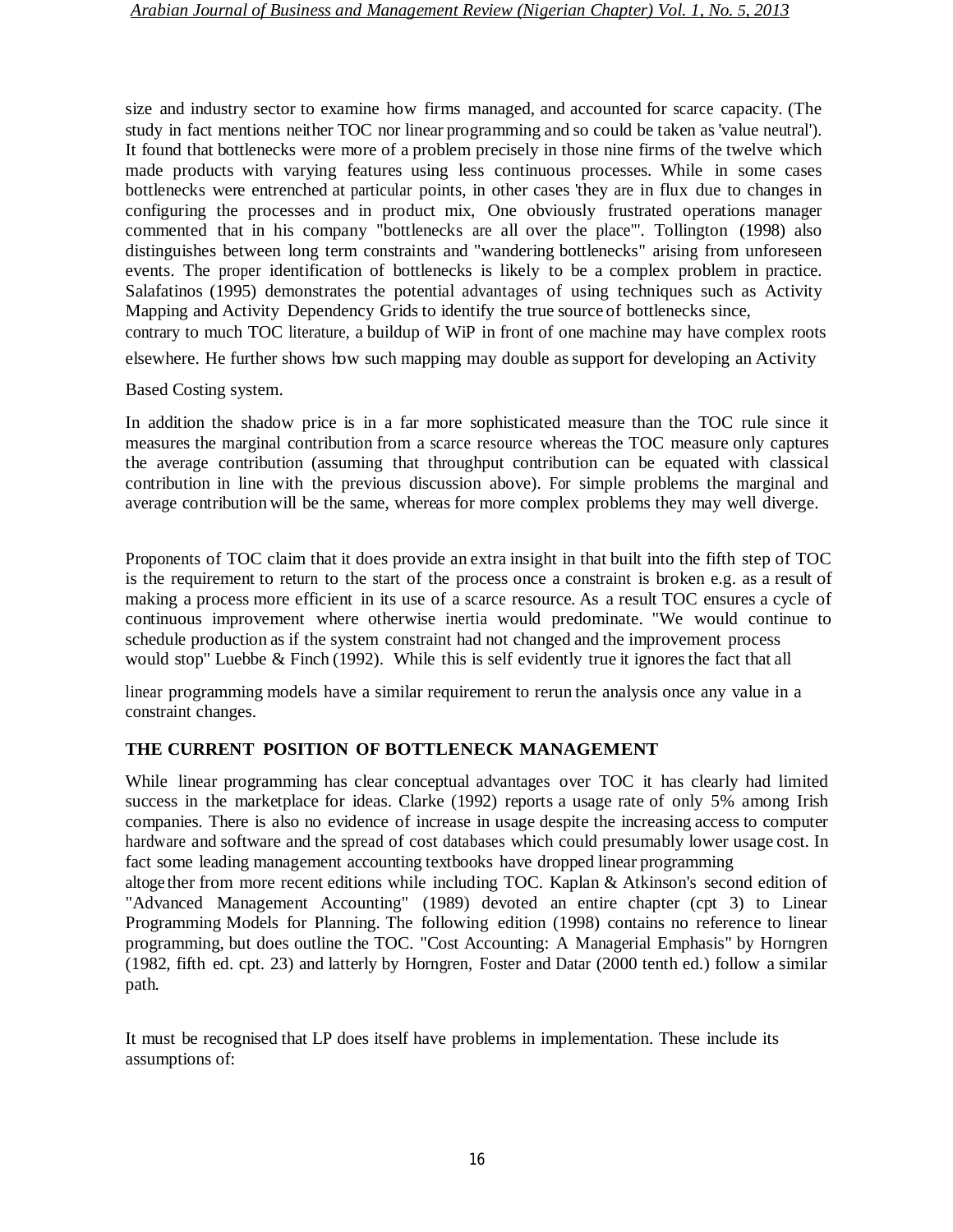-linearity in the objective function, and constraints.

-constant selling prices and variable costs, giving clear quantifiable coefficients for the objective function.

-identifiable and quantifiable discrete constraints. Brausch & Taylor (1997) found that none of their

12 research sites and only 3 of their 51 survey companies were determining available capacity, degree of usage and non-usage, or the cost of unused capacity in support areas and non-factory activities.

This paper can only begin to question the reasons for this shift from LP to TOC. It does seem to be part of a search for greater relevance and for academic text authors to follow those ideas attracting most attention in the popular business media and consulting markets, combined perhaps with students difficulty with more quantitative material. The origins of LP outside of industry in the military operations field (Pickering 1995) did not place it in the language or customs of business and as Pickering details there is a dialectic of resistance and accommodation between the purely technical and material and the human and social. It cannot be assumed that technical superiority assures automatic adoption.

TOC fits into a framework of crisis in accounting. Increasing competitive pressures in business arising from globalisation, deregulation and accelerating technological shifts are mirrored by anxieties in the literature over the future of management accounting. There is a marked search for new meanings, techniques and metaphors. "the decline of American manufacturing industry at root is held to be an acute failure of managerial expertise, and calculative expertise in particular" Miller & O'Leary (1993, p188). Perhaps TOC was an intuitively appealing tool in the right place at the right time.

#### **POSITIVE INSIGHTS FROM TOC AND TRADITIONAL OPTIMISATION**

The contribution of TOC may be to revive interest in an optimisation approach to capacity management, which although theoretically correct was not widely applied. It can be argued that the TOC approach should not be described as holistic (as it is in Tollington 1998, Noreen et al 1995) as for instance it does not recognise the possibility of adjusting pricing of marginal output to reflect dual prices of scarce capacity.

However the insight that management should constantly search out bottlenecks from obvious clues such as build up on WiP inventory, or customer queuing in the case of services. If this is followed by focused searching for relief of the bottleneck, as mandated by TOC then it can contribute to profitability. Brausch & Taylor's study outlined a variety of firm responses e.g. running overtime, extra days and extra shifts as well as outsourcing and employing temporary or seasonal employees in the bottleneck areas. Also the multi- skilling of employees may allow staff to shift from one area to another as short term conditions dictate. This should be supported by payment policies which recognise the acquisition of extra skills by employees and flexible working patterns. To be most effective in dealing with short term "roving" it needs to be built into long term strategy. A good example is the case of a multi- national high volume computer assembly operation, examined by this researcher, which rotatesits production line staff across tasks every four weeks. It calculates that the productivity loss from unfamiliarity in the early stages of each person'slearning a new task

is repaid in the flexibility offered by multi-skilling (as well as improving output quality, absenteeism and high staff turnover through the reduced boredom of prolonged task repetition.)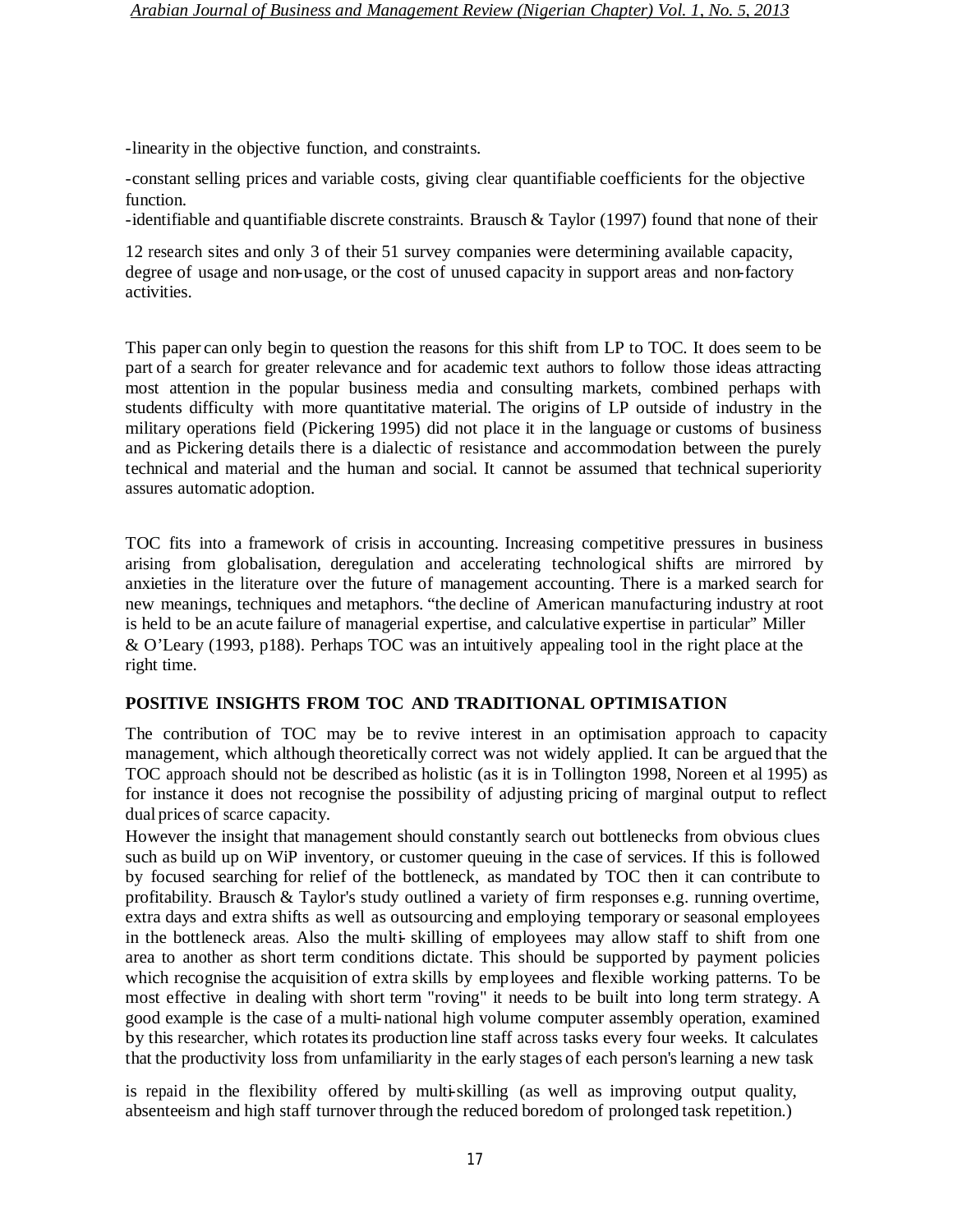More long term constraints may be addressed by investment in permanent additions to capacity. Again the TOC highlights the necessity for these additions to be tailored to relieving specific constraints rather than replicating entire production facilities, e.g. a new machine rather than a new factory may be sufficient.

Other approaches not often mentioned in the TOC literature may focus on management of the demand flowing into the bottleneck. Brausch & Taylor detail a tobacco company which addressed a bottleneck by reducing product proliferation, cutting its number of blends by two thirds.

Focusing exclusively on bottlenecks takes a narrow approach to managing capacity and capacity costs. Non-bottleneck areas also deserve attention. Balanced production may be achieved by short time working or layoff of contract staff in the short run, or by a process of disinvestment from surplus capacity, however Brausch & Taylor point out that none of the companies in their study accounted for the cost of unused capacity either at factory or non-factory locations. However in occasional cases they found that firms used marketing to fill the gap through obtaining special business from outside customers using special pricing. This echoes a common problem context of the Relevant or Marginal Pricing of a scarce order in accounting texts. An addition however is that the texts do not generally advocate that firms seek out such opportunities.

#### **Costing Unused Capacity**

Equally a balanced production process may have significant unused capacity. Brausch & Taylor's study found that in general firms do not capture the cost of unused or excess capacity. They recommend that firms explicitly quantify the lost contribution margin from unused capacity as a form of "waste" variance. An example of such a report at income statement level is given by Cooper & Kaplan (1992) as follows.

| <b>INCOME</b>           | <b>STATEMENT</b>    | WITH | UNUSED | <b>CAPACITY</b> |
|-------------------------|---------------------|------|--------|-----------------|
| <b>DISCLOSURE Sales</b> |                     |      |        | \$100,000       |
|                         | Less variable costs |      |        | 70,000          |
| Contribution margin     |                     |      |        | \$ 30,000       |
|                         |                     |      |        |                 |
|                         | Less Fixed costs    |      |        |                 |

*Used Unused*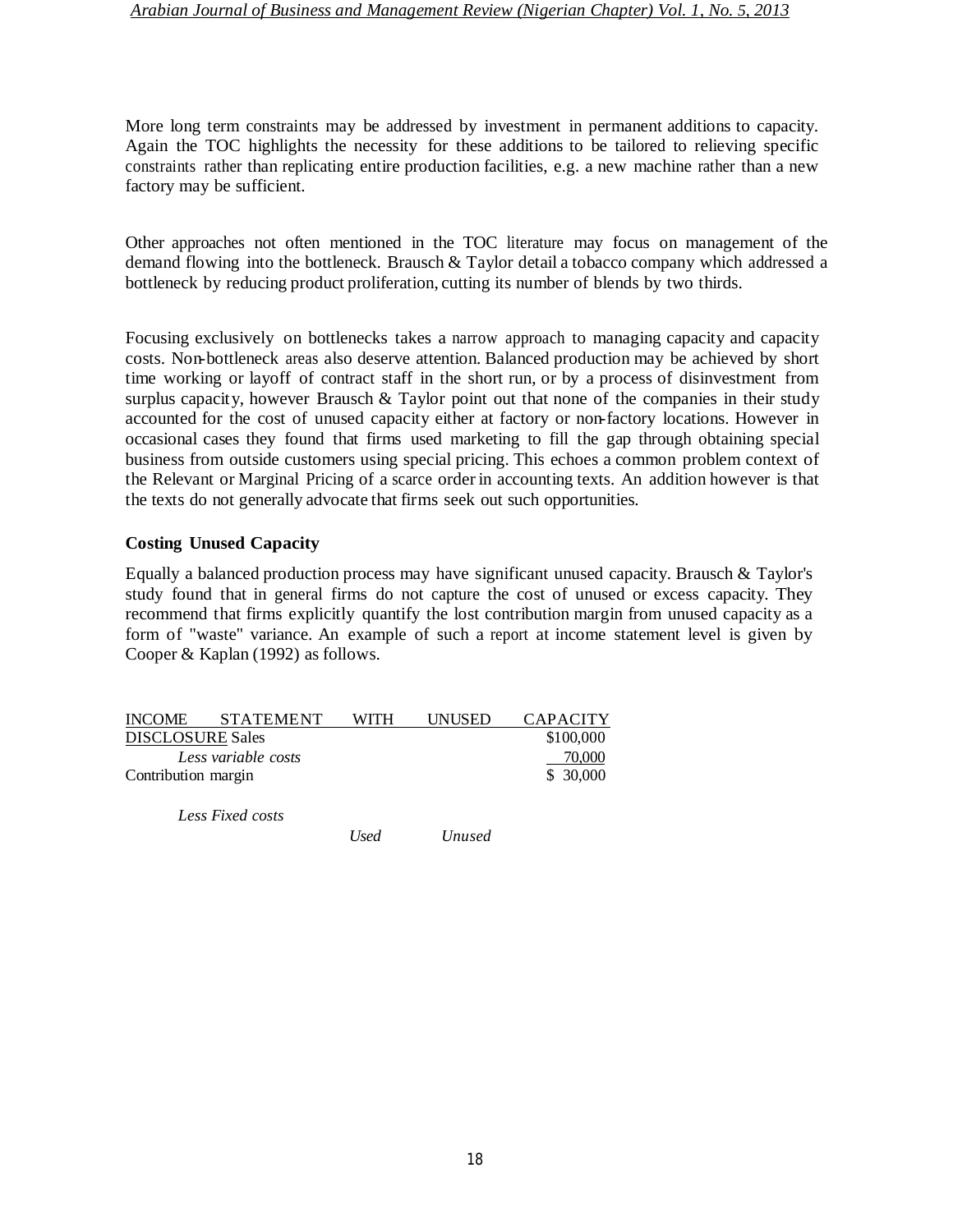| Process A               | \$6,000  | \$2,000 |          |
|-------------------------|----------|---------|----------|
| Process B               | \$10,000 | \$4,000 |          |
|                         | \$16,000 | \$6,000 | \$22,000 |
| <b>Operating Income</b> |          |         | \$8,000  |
|                         |          |         |          |

#### **Income Maximisation from Marginal Pricing**

The insight provided by linear programming of the marginal contribution to be gained from scarce resources has been operationalised in the airline industry in sophisticated yield management systems. These enable firms to practice price discrimination reflecting the degree of capacity filled on a flight based on current bookings and expected final capacity occupancy. Thus early bookers get cheapertickets than those who have left themselves the flexibility of booking late (with final assessments of unused capacity leaving the possibility of cheap marginally costed seats for the least

risk averse consumer. The transaction costs of such systems have fallen dramatically with the advent of internet booking which now accounts for a significant percentage of ticket sales.

#### **CONCLUSION**

The most significant question arising from this paper is not merely that the TOC's criticism of accounting metrics are flawed, or that its own metrics are merely simplified (and inferior) versions of other measures or methods in accounting and management science, and whose restrictive

assumptions apply in fewer cases than the models it draws on. Rather it is why the accounting literature has in many cases embraced what is effectively a regressive (or dumbed down) theory. This is interesting since narrative stands as a substitute for empirical evidence in most of Goldratt's work and he ignores academic debates on accounting theory and practice (Jones and Dugdale 1998). They point out that Goldratt almost never cites any other writer, although in presentations

he frequently appeals to Plato and Isaac Newton.

Despite this Jones and Dugdale accept the TOC as having considerable potential as a theory of transformation. They claim it has "a methodology capable of directing change in specific ways, and it anticipates objections and hindrances so that they may be countered". This last point is at best arguable since it anticipates only selective objections and simply assumes away others e.g. in assuming that there is normally only one binding constraint which is clearly identifiable, and stable, it ignores the frequent inter-relationship of different constraints.

However TOC clearly has clear potential to act as a vehicle to encour age firms to adopt the marginal costing techniques for decision-making purposes recommended by the textbooks. An over-simplified applications of those principles is better than no application at all. It also directs managers to the strategically important insight that relative product profitability is unimportant, it the profitability of resource usage that matters, in particular the profitable use of the scarcest resources. In this it has emerged as a competitor for activity based costing in the popular marketplace.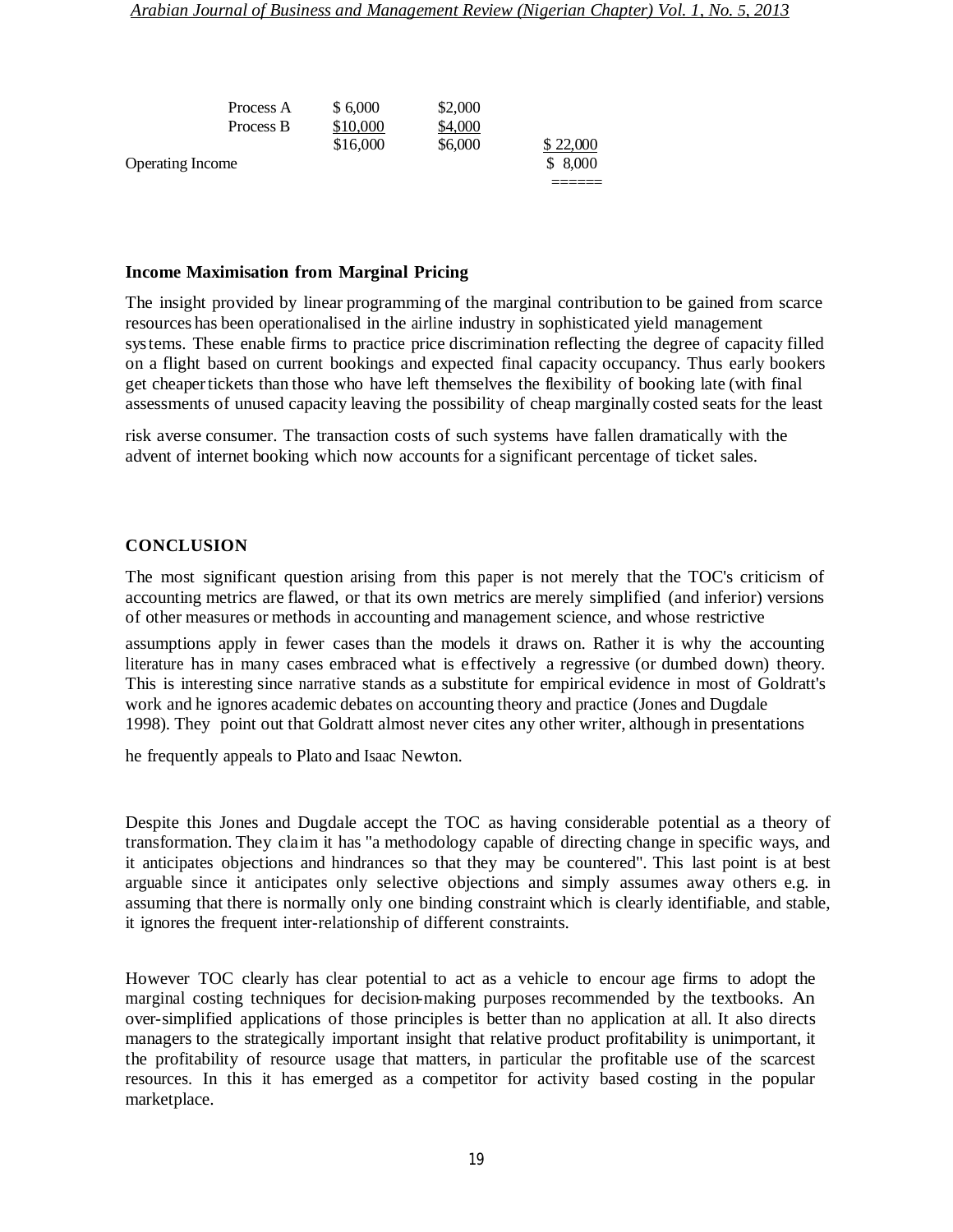#### **BIBLIOGRAPHY**

Atwater, B. & Gagne M.L. (1997). 'The Theory of Constraints versus Contribution Margin Analysis for Product Mix Decisions', Journal of Cost Management, January-February, 6-15.

Balderstone, S. & Keef S.P. (1999). 'Throughput Accounting: exploding an urban myth', Management Accounting (CIMA), October, 26-27.

Blackstone, J.H. (2001). 'Theory of Constraints – a Status Report'. International Journal of Production Research 39(6), 1053-1080.

Brausch, J.M. & Taylor T.C. (1997). 'Who is accounting for the Cost of Capacity', Management Accounting (USA), February, 44-50.

Clarke, P.J. (1992). 'Management Accounting Practices and Techniques in Irish Manufacturing Firms: a Pilot Study'. The Irish Accounting and Finance Association Proceedings, 17-34.

Cooper R. & Kaplan R. (1992). 'Activity -Based Systems: Measuring the Costs of Resource Usage'. Accounting Horizons 6(3), 1-13.

Dugdale, T.C. & Jones, D.(1998). 'Throughput Accounting: Transforming Practices?', British Accounting Review 30, 203-220.

Goldratt, E.M. & Cox, J. (1993). 'The Goal', second edition. Gower.

Horngren, C.T., Bhimani, A., Foster, G. & Datar, S.M. (1999). 'Management and Cost Accounting'. Prentice Hall Europe.

Horngren, C.T., Foster, G. & Datar, S.M. (2000 10/ed, 1982; also 5/ed Horngren alone). 'Cost Accounting: A Managerial Emphasis'. Prentice Hall.

Jones, D. & Dugdale, T.C. (1998). 'Theory of Constraints: Transforming Ideas?', British Accounting Review 30, 73-91.

Kaplan R.S. & Atkinson A.A. (1989 2/ed, 1998 3/ed). 'Advanced Management Accounting'. Prentice Hall. Luebbe, R. & Finch, B. (1992). 'Theory of Constraints and linear programming: a comparison', International Journal of Production Research 30(6), 1471-1478.

Miller, P. & O'Leary, T. (1993). 'Accounting expertise and the Politics of the Product: Economic Citizenship and Modes of Corporate Governance', Accounting, Organisations and Society 12(3), 187-206. Morse, D.C. & Zimmerman, J.L. (1997). 'Managerial Accounting'. Boston, Irwin/McGraw Hill. Noreen, E., Smith D. & Mackey, J.T. (1995). 'The Theory of Constraints and its Application to Management Accounting'. New York, North River Press.

Pickering, A. (1995). 'Cyborg History and the World War II Regime', Perspectives on Science 3(1): 1-48. Pierce, B. & O'Dea, T. (1998). 'An Empirical Study of Management Accounting Practices in Ireland', Irish Accounting Review 5(2): 35-66.

Salafatinos, C. (1995). 'Integrating the Theory of Constraints and Activity Based Costing', Journal of Cost Management, Fall: 58-67.

Tollington T. (1998). 'ABC v TOC same cloth as absorption v marginal, different style and cut?', Management Accounting (CIMA), April 44-45.

Umble, M.M. & Umble E.J. (1998). 'How to apply the Theory of Constraints'Five-Step Process of Continuous Improvement', Journal of Cost Management, September-October: 5-14.